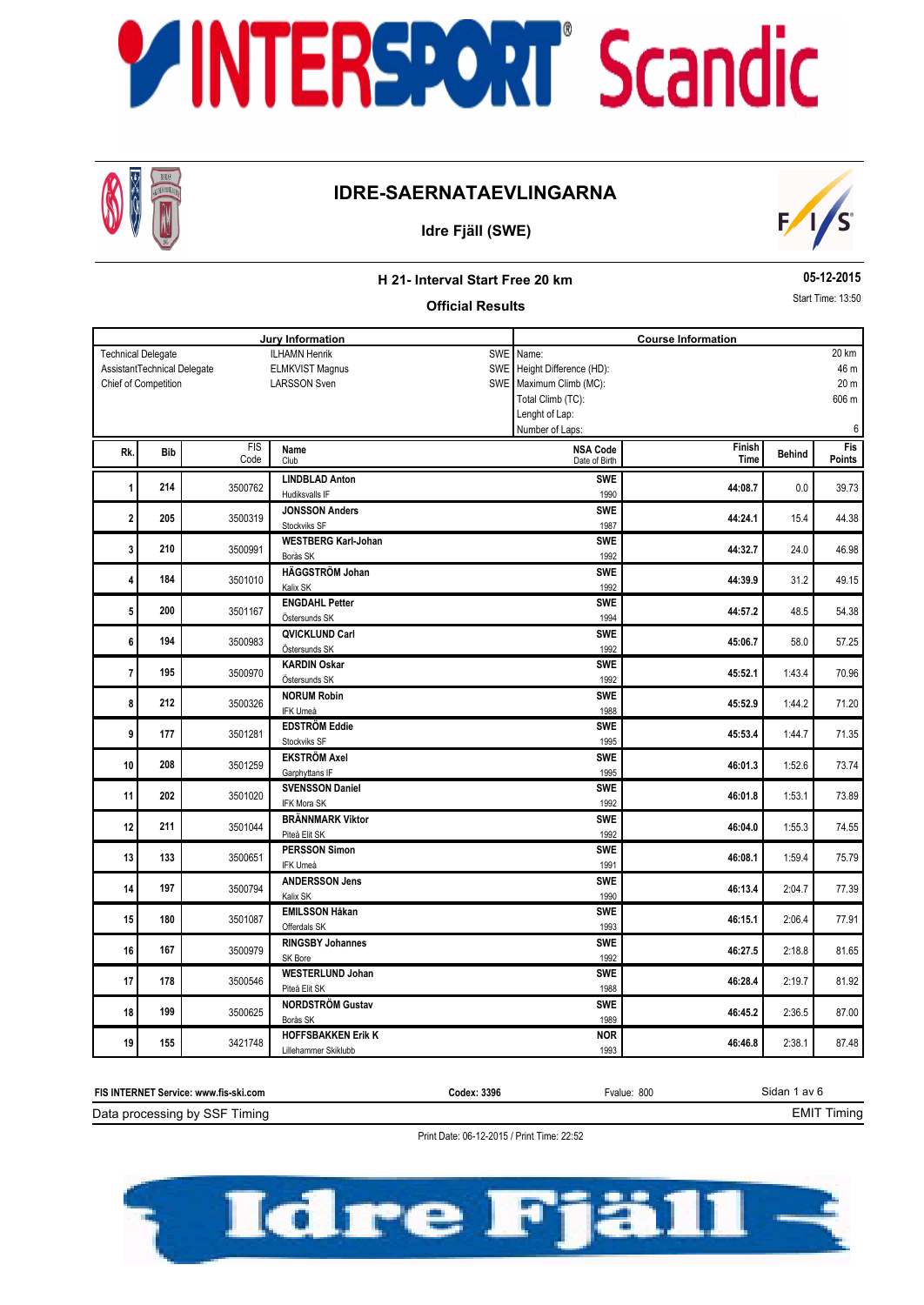

### **IDRE-SAERNATAEVLINGARNA**

### **Idre Fjäll (SWE)**



**H 21- Interval Start Free 20 km Official Results**

#### **05-12-2015** Start Time: 13:50

| Rk. | <b>Bib</b> | FIS<br>Code | Name<br>Club                                    | <b>NSA Code</b><br>Date of Birth | Finish<br>Time | <b>Behind</b> | <b>Fis</b><br>Points |
|-----|------------|-------------|-------------------------------------------------|----------------------------------|----------------|---------------|----------------------|
| 20  | 185        | 3500778     | <b>SILFVER Erik</b><br>IFK Umeå                 | <b>SWE</b><br>1990               | 46:54.6        | 2:45.9        | 89.84                |
| 21  | 175        | 3501305     | <b>EKLÖF Johannes</b><br>IF Hallby SOK          | <b>SWE</b><br>1995               | 46:58.4        | 2:49.7        | 90.99                |
| 22  | 198        | 3501158     | <b>THORN Gabriel</b><br>Bengtsfors BOIS         | <b>SWE</b><br>1994               | 47:03.3        | 2:54.6        | 92.47                |
| 23  | 179        | 3501098     | <b>HALLQUIST Victor</b><br>Åsarna IK            | <b>SWE</b><br>1993               | 47:08.7        | 3:00.0        | 94.10                |
| 24  | 201        | 3501183     | <b>LAGESON Simon</b><br>Åsarna IK               | <b>SWE</b><br>1994               | 47:09.1        | 3:00.4        | 94.22                |
| 25  | 203        | 3500973     | <b>EDENROTH Karl</b><br>Piteå Elit SK           | <b>SWE</b><br>1992               | 47:12.1        | 3:03.4        | 95.12                |
| 26  | 166        | 3500355     | <b>BLOM Rasmus</b><br>SK Bore                   | <b>SWE</b><br>1987               | 47:15.4        | 3:06.7        | 96.12                |
| 27  | 188        | 3501326     | <b>OTTOSSON Henrik</b><br>Åsarna IK             | <b>SWE</b><br>1995               | 47:15.6        | 3:06.9        | 96.18                |
| 28  | 181        | 3501224     | <b>HEDLUND Anton</b><br>Falun Borlänge SK       | <b>SWE</b><br>1994               | 47:19.2        | 3:10.5        | 97.27                |
| 29  | 186        | 3501047     | <b>FORSS Arvid</b><br>Åsarna IK                 | <b>SWE</b><br>1992               | 47:21.4        | 3:12.7        | 97.93                |
| 30  | 193        | 3501628     | <b>SUNDMAN Edvard</b><br>Åsarna IK              | <b>SWE</b><br>1995               | 47:33.5        | 3:24.8        | 101.59               |
| 31  | 164        | 3500787     | <b>TALLBOM Patrik</b><br>Östersunds SK          | <b>SWE</b><br>1990               | 47:39.3        | 3:30.6        | 103.34               |
| 32  | 146        | 3501204     | <b>SUNESSON Måns</b><br>Sellnäs IF              | <b>SWE</b><br>1994               | 47:45.3        | 3:36.6        | 105.15               |
| 33  | 187        | 3501103     | <b>HÖRNFELDT Rasmus</b><br>Östersunds SK        | <b>SWE</b><br>1993               | 47:48.4        | 3:39.7        | 106.09               |
| 34  | 169        | 3501228     | <b>SVENSSON Emil</b><br>Åsarna IK               | <b>SWE</b><br>1994               | 47:53.8        | 3:45.1        | 107.72               |
| 35  | 176        | 3501282     | <b>OLSSON Sebastian</b><br>Stockviks SF         | <b>SWE</b><br>1995               | 47:59.5        | 3:50.8        | 109.44               |
| 36  | 189        | 3501252     | <b>JONSSON Olof</b><br>Trillevallens Sportklubb | <b>SWE</b><br>1995               | 48:00.2        | 3:51.5        | 109.65               |
| 37  | 192        | 3500866     | NYSTRÖM Jesper<br>Falun Borlänge SK             | <b>SWE</b><br>1991               | 48:02.3        | 3:53.6        | 110.29               |
| 38  | 162        | 3501327     | <b>PERSSON Emil</b><br>Östersunds SK            | <b>SWE</b><br>1995               | 48:04.9        | 3:56.2        | 111.07               |
| 39  | 174        | 3501189     | <b>ENGSTRÖM Jacob</b><br>Kalix SK               | <b>SWE</b><br>1994               | 48:19.5        | 4:10.8        | 115.48               |
| 40  | 153        | 3501080     | <b>BÅNGMAN Mattias</b><br>Offerdals SK          | <b>SWE</b><br>1993               | 48:23.4        | 4:14.7        | 116.66               |
| 41  | 170        | 3500148     | <b>STEN Adam</b><br>AXA SC                      | <b>SWE</b><br>1984               | 48:26.9        | 4:18.2        | 117.72               |
| 42  | 171        | 3501036     | <b>NORDSTRÖM David</b><br>IFK Umeå              | <b>SWE</b><br>1992               | 48:27.0        | 4:18.3        | 117.75               |

Data processing by SSF Timing **FIS INTERNET Service: www.fis-ski.com Codex: 3396** Fvalue: 800

EMIT Timing

Sidan 2 av 6

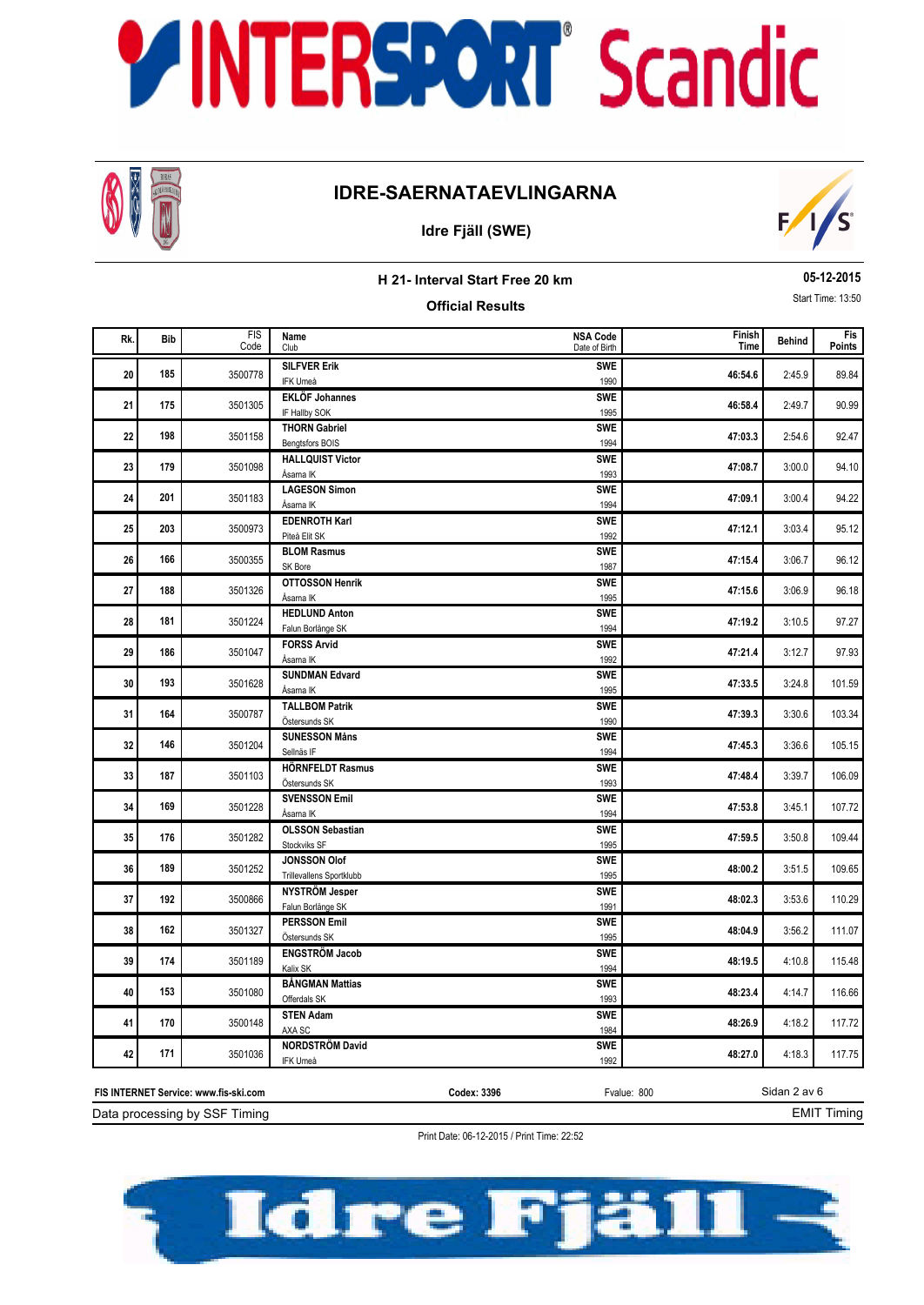

### **IDRE-SAERNATAEVLINGARNA**

### **Idre Fjäll (SWE)**



**H 21- Interval Start Free 20 km Official Results**

#### **05-12-2015** Start Time: 13:50

| Rk. | <b>Bib</b> | <b>FIS</b><br>Code | Name<br>Club                                        | <b>NSA Code</b><br>Date of Birth | Finish<br>Time | <b>Behind</b> | Fis<br>Points |
|-----|------------|--------------------|-----------------------------------------------------|----------------------------------|----------------|---------------|---------------|
| 43  | 109        | 3500409            | <b>EDIN Johan</b><br>IFK Mora SK                    | <b>SWE</b><br>1987               | 48:33.8        | 4:25.1        | 119.80        |
| 44  | 206        | 3500805            | <b>KARLSSON Anton</b><br>Åsarna IK                  | <b>SWE</b><br>1990               | 48:38.6        | 4:29.9        | 121.25        |
| 45  | 156        | 3500769            | <b>OLANDER Carl</b><br><b>IK Stern</b>              | <b>SWF</b><br>1990               | 48:46.7        | 4:38.0        | 123.70        |
| 46  | 209        | 3500988            | <b>PERSSON Oscar</b><br>SK Bore                     | <b>SWE</b><br>1992               | 48:49.0        | 4:40.3        | 124.39        |
| 47  | 191        | 3501085            | DYVIK Karl-Johan<br>Falun Borlänge SK               | <b>SWE</b><br>1993               | 48:49.3        | 4:40.6        | 124.48        |
| 48  | 172        | 3422621            | <b>HAUGEN John Magnus</b><br>Hommelvik IL           | <b>NOR</b><br>1996               | 48:51.6        | 4:42.9        | 125.18        |
| 49  | 204        | 3500743            | <b>GUSTAFSSON Victor</b><br>IFK Mora SK             | <b>SWE</b><br>1990               | 48:53.9        | 4:45.2        | 125.87        |
| 50  | 165        | 3501191            | <b>FAHLÉN Tom</b><br>Landsbro IF SK                 | <b>SWE</b><br>1994               | 48:55.1        | 4:46.4        | 126.23        |
| 51  | 151        | 3490257            | <b>PUIGDEFABREGAS Marcos</b><br>CANDANCHU EC        | <b>SPA</b><br>1994               | 49:02.5        | 4:53.8        | 128.47        |
| 52  | 147        | 3501146            | <b>HANSSON Fredrik</b><br>IFK Mora SK               | <b>SWF</b><br>1993               | 49:27.4        | 5:18.7        | 135.99        |
| 53  | 173        | 3250023            | <b>KRISTINSSON Brvniar</b><br>Ulricehamns IF        | <b>SWE</b><br>1988               | 49:32.2        | 5:23.5        | 137.44        |
| 54  | 137        | 3501192            | <b>JOHANSSON Gustav</b><br>Gellivare Skidallians IK | <b>SWE</b><br>1994               | 49:35.1        | 5:26.4        | 138.31        |
| 55  | 131        | 3501274            | <b>EMILSSON Martin</b><br>Offerdals SK              | <b>SWE</b><br>1995               | 49:36.9        | 5:28.2        | 138.86        |
| 56  | 132        | 3501273            | <b>JOHANSSON Martin</b><br>Linköpings SK            | <b>SWE</b><br>1995               | 49:43.4        | 5:34.7        | 140.82        |
| 57  | 159        | 3501304            | SUOMI OLSSON Oskar<br>IFK Mora SK                   | <b>SWE</b><br>1995               | 49:43.7        | 5:35.0        | 140.91        |
| 58  | 141        | 3420360            | <b>ANDRESEN Ragnar Bragvin</b><br>Njaard            | <b>NOR</b><br>1988               | 49:45.8        | 5:37.1        | 141.55        |
| 59  | 102        | 3501294            | <b>PONSILUOMA Martin</b><br>Tullus SG               | <b>SWE</b><br>1995               | 49:55.1        | 5:46.4        | 144.35        |
| 60  | 182        | 3501221            | <b>ANDRÉE Fredrik</b><br><b>Bengtsfors BOIS</b>     | <b>SWF</b><br>1994               | 50:06.5        | 5:57.8        | 147.80        |
| 61  | 163        | 3500611            | <b>LARSSON Adam</b><br>Falun Borlänge SK            | <b>SWE</b><br>1989               | 50:10.5        | 6:01.8        | 149.01        |
| 62  | 161        | 3501330            | <b>HERMANSSON Pontus</b><br>Ulricehamns IF          | <b>SWF</b><br>1995               | 50:12.2        | 6:03.5        | 149.52        |
| 63  | 152        | 3501270            | <b>VINSA Emil</b><br>Sävast Ski Team IF             | <b>SWE</b><br>1995               | 50:22.8        | 6:14.1        | 152.72        |
| 64  | 136        | 3501373            | <b>THOR Jesper</b><br>Åsarna IK                     | <b>SWE</b><br>1995               | 50:25.1        | 6:16.4        | 153.42        |
| 65  | 157        | 3501298            | <b>SVENSSON Andreas</b><br>Ulricehamns IF           | <b>SWF</b><br>1995               | 50:26.6        | 6:17.9        | 153.87        |

Sidan 3 av 6 Data processing by SSF Timing **FIS INTERNET Service: www.fis-ski.com Codex: 3396** Fvalue: 800

EMIT Timing

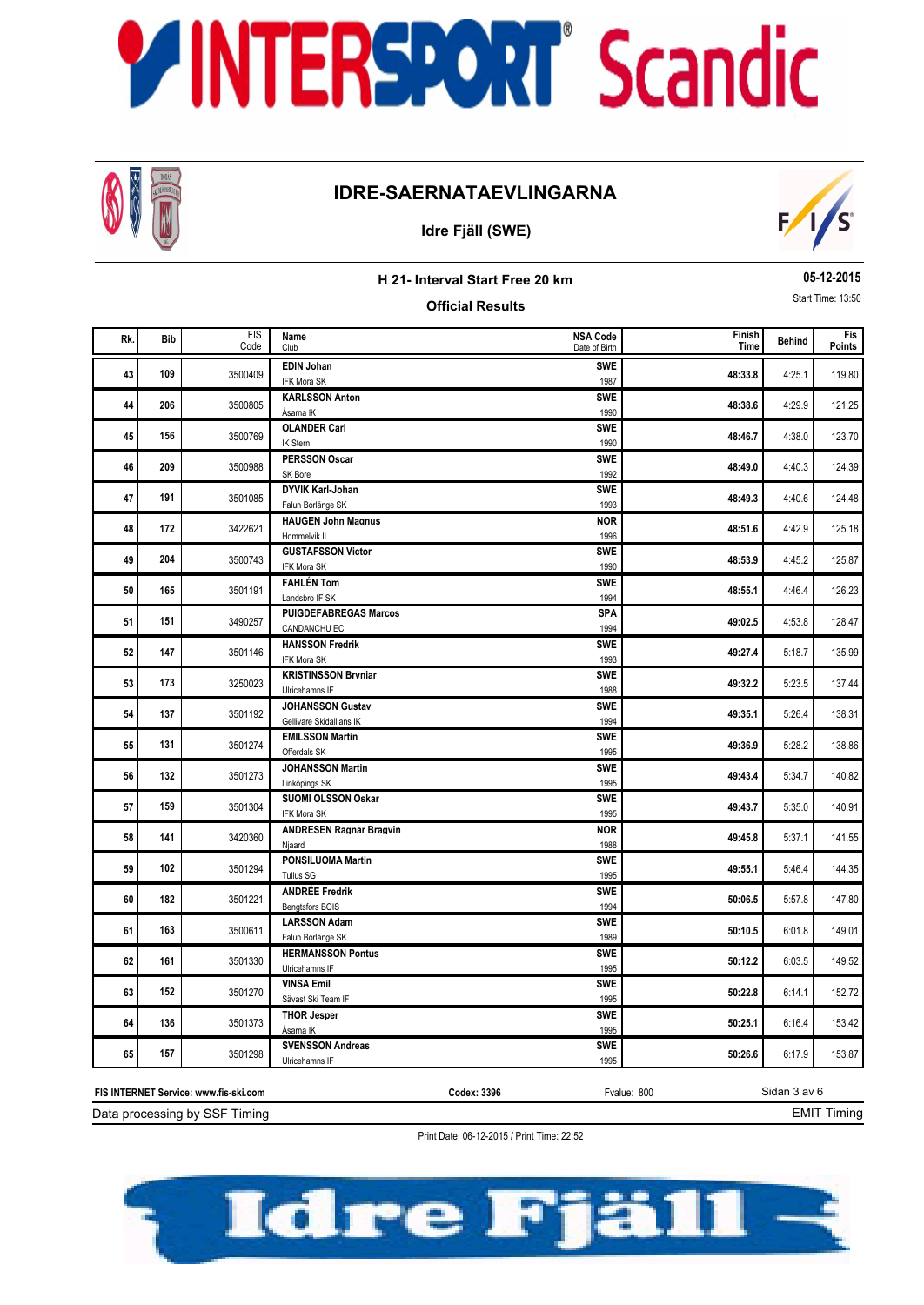

### **IDRE-SAERNATAEVLINGARNA**

### **Idre Fjäll (SWE)**



**H 21- Interval Start Free 20 km**

#### **Official Results**

**05-12-2015** Start Time: 13:50

| Rk. | Bib | FIS<br>Code | Name<br>Club                                        | <b>NSA Code</b><br>Date of Birth | Finish<br>Time | <b>Behind</b> | Fis<br>Points |
|-----|-----|-------------|-----------------------------------------------------|----------------------------------|----------------|---------------|---------------|
| 66  | 142 | 3501253     | <b>PERSSON Erik</b><br>IF Hallby SOK                | <b>SWE</b><br>1995               | 50:32.2        | 6:23.5        | 155.56        |
| 67  | 139 | 3501276     | SÖDERSTEN Daniel<br>Orsa SK                         | <b>SWE</b><br>1995               | 50:33.6        | 6:24.9        | 155.98        |
| 68  | 149 | 3501278     | <b>PERSSON Anton</b><br>SK Bore                     | <b>SWE</b><br>1995               | 50:50.9        | 6:42.2        | 161.21        |
| 69  | 168 | 3501138     | <b>TORESSON Zackarias</b><br>Sävast Ski Team IF     | <b>SWE</b><br>1993               | 50:52.5        | 6:43.8        | 161.69        |
| 70  | 101 | 3501433     | <b>FORSMAN Jonatan</b><br>Grava SK                  | <b>SWE</b><br>1995               | 50:56.3        | 6:47.6        | 162.84        |
| 71  | 158 | 3170014     | <b>HULGAARD Lasse</b><br>Copenhagen Skiing club     | DAN<br>1991                      | 51:03.1        | 6:54.4        | 164.89        |
| 72  | 144 | 3501269     | <b>FJELLBORG Henrik</b><br>Gellivare Skidallians IK | <b>SWE</b><br>1995               | 51:04.0        | 6:55.3        | 165.17        |
| 73  | 190 | 3040080     | <b>WATSON Callum</b><br>Cooma Ski Club              | <b>AUS</b><br>1989               | 51:04.3        | 6:55.6        | 165.26        |
| 74  | 111 | 3501215     | <b>OLSSON BAD Olle</b><br>Tullus SG                 | <b>SWE</b><br>1994               | 51:19.6        | 7:10.9        | 169.88        |
| 75  | 107 | 3310029     | <b>RASTIC Ailan</b><br>Amar Garibovic               | <b>SRB</b><br>1993               | 51:24.8        | 7:16.1        | 171.45        |
| 76  | 150 | 3501334     | <b>CLAESSON Oscar</b><br>IF Hallby SOK              | <b>SWE</b><br>1995               | 51:36.1        | 7:27.4        | 174.86        |
| 77  | 140 | 3501289     | <b>RÖNNOLS Jens</b><br>Sundbybergs IK               | <b>SWE</b><br>1995               | 51:43.9        | 7:35.2        | 177.22        |
| 78  | 118 | 3501171     | <b>LAGER Joel</b><br>Garphyttans IF                 | <b>SWE</b><br>1994               | 52:05.7        | 7:57.0        | 183.80        |
| 79  | 123 | 3500733     | <b>ERIKSSON Johan</b><br>Åsarna IK                  | <b>SWE</b><br>1990               | 52:12.5        | 8:03.8        | 185.85        |
| 80  | 130 | 3500790     | <b>WEDIN Ronny</b><br>Norbergs SK                   | <b>SWE</b><br>1990               | 52:22.7        | 8:14.0        | 188.94        |
| 81  | 117 | 3501429     | <b>AXELSSON Viktor</b><br>Borås SK                  | <b>SWE</b><br>1993               | 52:24.3        | 8:15.6        | 189.42        |
| 82  | 103 | 3501722     | <b>ANDERSSON Mats</b><br>Finnskoga IF               | <b>SWE</b><br>1993               | 52:32.2        | 8:23.5        | 191.80        |
| 83  | 129 | 3501383     | <b>EDVARDSSON Mattias</b><br>Årsunda IF             | <b>SWE</b><br>1990               | 52:42.9        | 8:34.2        | 195.04        |
| 84  | 104 | 3310013     | <b>KRSMANOVIC Dejan</b><br>Zmajevac                 | <b>SRB</b><br>1986               | 52:51.0        | 8:42.3        | 197.48        |
| 85  | 125 | 3501170     | <b>ERIKSSON Erik</b><br>Gellivare Skidallians IK    | <b>SWF</b><br>1994               | 52:54.0        | 8:45.3        | 198.39        |
| 86  | 134 | 3500967     | <b>SANDBERG Per</b><br>Filipstads SF                | <b>SWE</b><br>1992               | 52:57.8        | 8:49.1        | 199.54        |
| 87  | 138 | 3501089     | <b>ERIKSSON Joakim</b><br>IFK Mora SK               | <b>SWE</b><br>1993               | 53:10.0        | 9:01.3        | 203.22        |
| 88  | 126 | 3501134     | <b>STRINDLUND Erik</b><br>Östersunds SK             | <b>SWE</b><br>1993               | 53:14.9        | 9:06.2        | 204.70        |

Sidan 4 av 6 Data processing by SSF Timing **FIS INTERNET Service: www.fis-ski.com Codex: 3396** Fvalue: 800

EMIT Timing

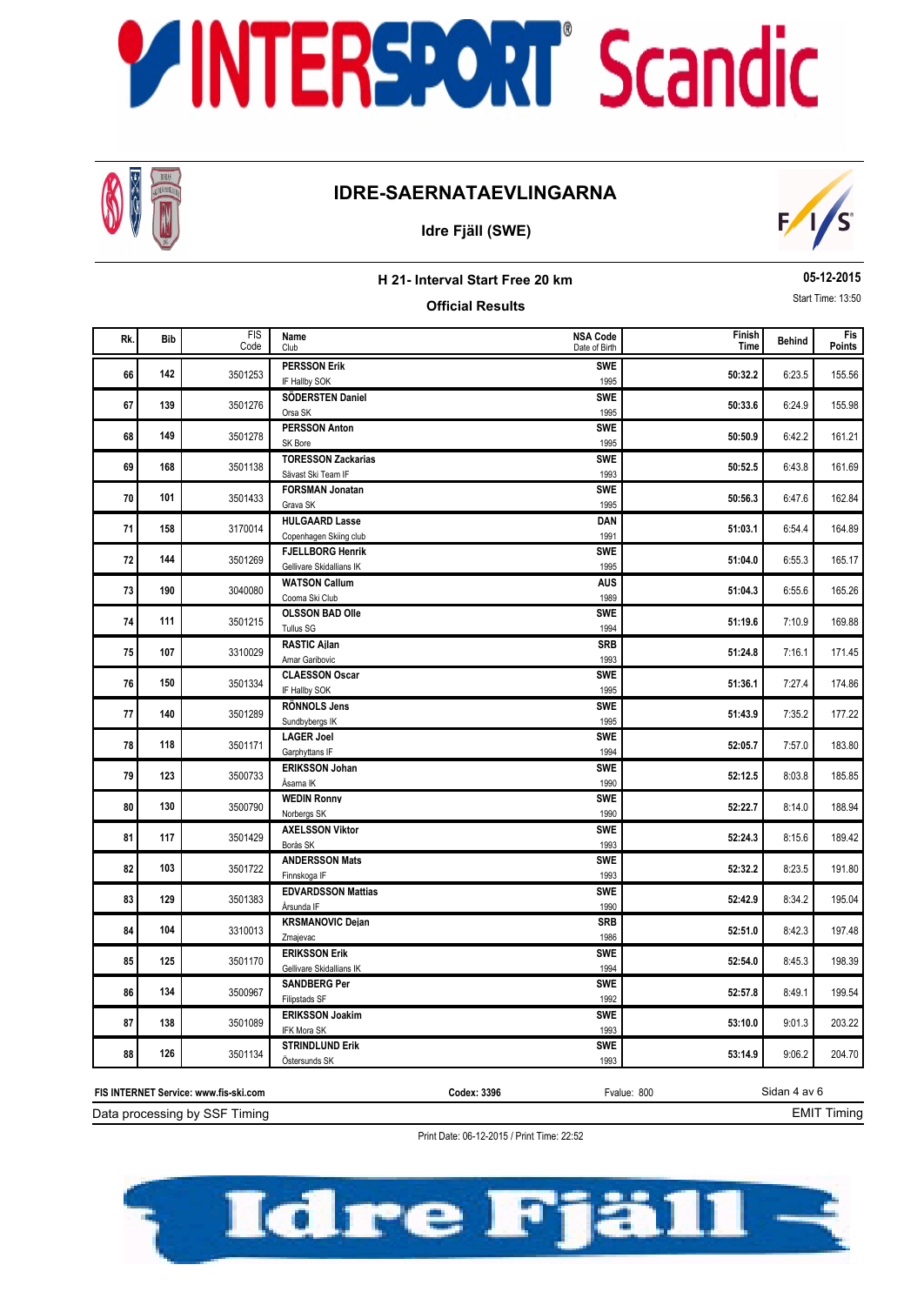

### **IDRE-SAERNATAEVLINGARNA**

### **Idre Fjäll (SWE)**



**H 21- Interval Start Free 20 km**

### **05-12-2015**

**Official Results**

|                   | <b>UJ-14-4019</b> |  |
|-------------------|-------------------|--|
| Start Time: 13:50 |                   |  |

| Rk. | <b>Bib</b> | <b>FIS</b><br>Code | Name<br><b>NSA Code</b><br>Club<br>Date of Birth |                    | Finish<br>Time | <b>Behind</b> | <b>Fis</b><br>Points |
|-----|------------|--------------------|--------------------------------------------------|--------------------|----------------|---------------|----------------------|
| 89  | 115        | 3501034            | <b>GRANN Andreas</b><br>Sunne SLF                | <b>SWE</b><br>1992 | 53:18.7        | 9:10.0        | 205.85               |
| 90  | 127        | 3501031            | <b>LARSSON Andre</b><br>Svegs IK                 | <b>SWE</b><br>1992 | 53:29.8        | 9:21.1        | 209.20               |
| 91  | 143        | 3500994            | <b>ENBERG Anton</b><br>Falun Borlänge SK         | <b>SWE</b><br>1992 | 53:33.7        | 9:25.0        | 210.38               |
| 92  | 160        | 3501058            | <b>PERSSON Johan</b><br>Trillevallens Sportklubb | <b>SWE</b><br>1992 | 53:39.4        | 9:30.7        | 212.10               |
| 93  | 120        | 3170032            | <b>ROEMER Tue</b><br>Ks                          | <b>DAN</b><br>1992 | 54:52.8        | 10:44.1       | 234.27               |
| 94  | 148        | 3501100            | <b>HOLMGREN Daniel</b><br>IFK Umeå               | <b>SWE</b><br>1993 | 54:54.1        | 10:45.4       | 234.66               |
| 95  | 121        | 3220037            | <b>CAIRNS Sam</b><br>GBR                         | <b>GBR</b><br>1995 | 55:57.4        | 11:48.7       | 253.78               |
| 96  | 135        | 3501254            | <b>TÄRNING Ludwig</b><br>Falköpings AIK SK       | <b>SWE</b><br>1995 | 55:59.7        | 11:51.0       | 254.48               |
| 97  | 110        | 3501063            | <b>SORSA Anthony</b><br>Gellivare Skidallians IK | <b>SWE</b><br>1992 | 56:03.6        | 11:54.9       | 255.65               |
| 98  | 119        | 3501532            | <b>BERGENGREN Rickard</b><br>IF Ski Team Skåne   | <b>SWE</b><br>1985 | 56:52.5        | 12:43.8       | 270.42               |
| 99  | 108        | 3501647            | <b>BOHMAN Linus</b><br>Idre SK                   | <b>SWE</b><br>1988 | 57:22.0        | 13:13.3       | 279.33               |
| 100 | 128        | 3501542            | <b>BLOM Andreas</b><br>Filipstads SF             | <b>SWE</b><br>1987 | 58:09.6        | 14:00.9       | 293.71               |
| 101 | 116        | 3501299            | <b>KALLINGS Anders</b><br>Visborgs OK            | <b>SWE</b><br>1995 | 1:00:32.8      | 16:24.1       | 336.96               |
| 102 | 122        | 3080013            | <b>LUTZ Leandro</b><br>National Team             | <b>BRA</b><br>1982 | 1:01:32.9      | 17:24.2       | 355.11               |
| 103 | 105        | 3220038            | <b>ANDREWS Jordan</b><br>GBR                     | <b>GBR</b><br>1995 | 1:02:34.7      | 18:26.0       | 373.78               |
| 104 | 114        | 3080017            | <b>SANTOS Paulo</b><br>National Team             | <b>BRA</b><br>1993 | 1:08:02.6      | 23:53.9       | 472.82               |

Data processing by SSF Timing **FIS INTERNET Service: www.fis-ski.com**

**Codex: 3396** Fvalue: 800

EMIT Timing

Sidan 5 av 6